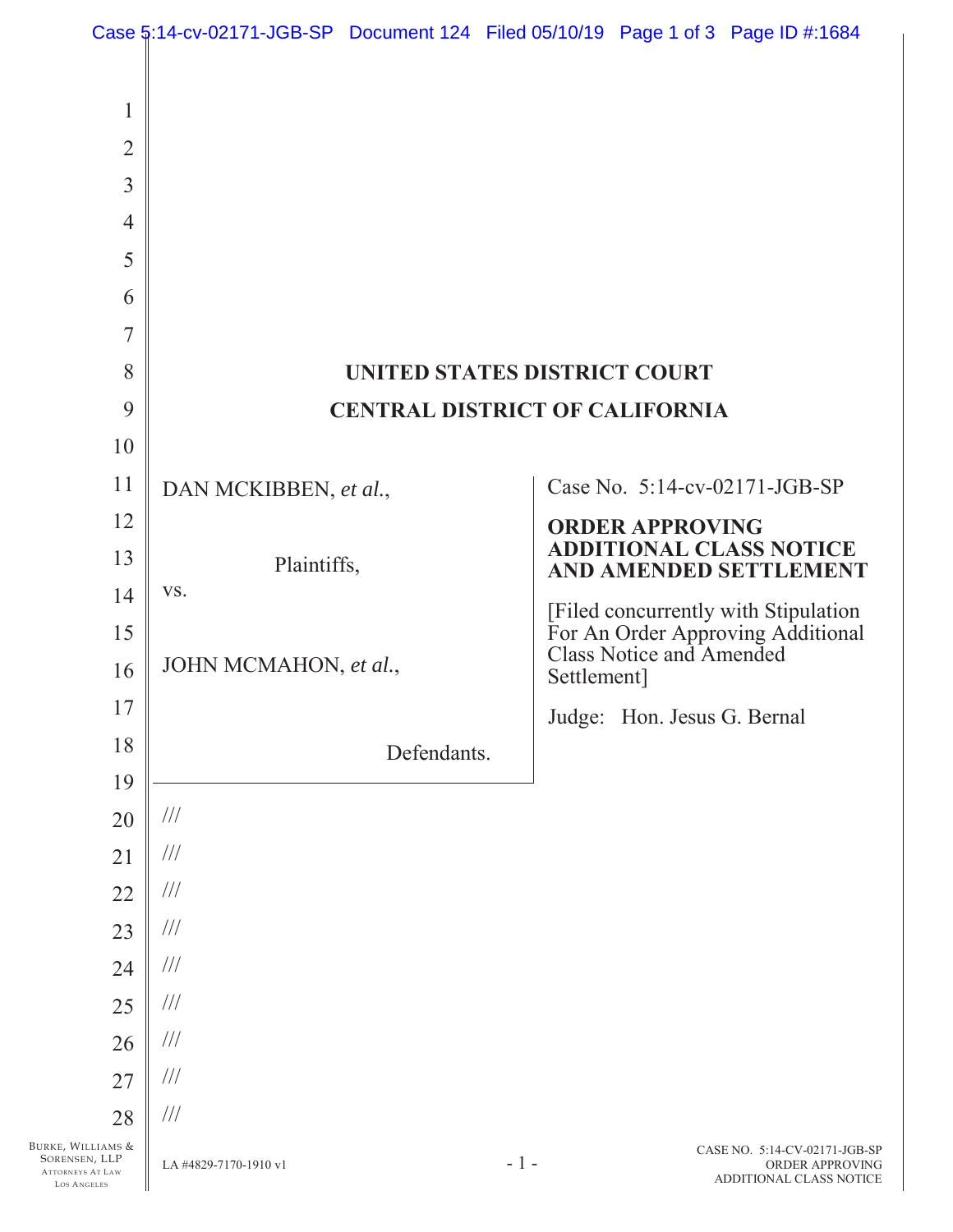| 1              | Having reviewed the parties' Stipulation and finding good cause therefor, IT         |  |  |  |  |
|----------------|--------------------------------------------------------------------------------------|--|--|--|--|
| $\overline{2}$ | IS HEREBY ORDERED that:                                                              |  |  |  |  |
| $\overline{3}$ | The Court grants preliminary approval of the modified settlement<br>1.               |  |  |  |  |
| $\overline{4}$ | terms as outlined in paragraph 3 of the parties' Stipulation.                        |  |  |  |  |
| 5              | The settlement payment date of May 7, 2019 is stayed pending<br>2.                   |  |  |  |  |
| 6              | resolution of the issues raised by this stipulation.                                 |  |  |  |  |
| 7              | By May 13, 2019, the parties shall provide the Court with both a<br>3.               |  |  |  |  |
| 8              | proposed notice to the supplemental class members and a proposed notice to the       |  |  |  |  |
| 9              | existing claimants.                                                                  |  |  |  |  |
| 10             | By May 13, 2019, the parties shall provide the supplemental class list<br>4.         |  |  |  |  |
| 11             | to the class administrator, JND.                                                     |  |  |  |  |
| 12             | By May 13, 2019, the parties shall prepare correspondence to be<br>5.                |  |  |  |  |
| 13             | posted on the class website advising the initial class members of the change in case |  |  |  |  |
| 14             | status and the delay in distributing the class proceeds. The order associated with   |  |  |  |  |
| 15             | this notice will also be so posted.                                                  |  |  |  |  |
| 16             | Notice shall be mailed to the supplemental class members and to the<br>6.            |  |  |  |  |
| 17             | existing claimants no later than May 20, 2019.                                       |  |  |  |  |
| 18             | The final day for supplemental class members or existing claimants to<br>7.          |  |  |  |  |
| 19             | object to any portion of the settlement agreement shall be July 19, 2019.            |  |  |  |  |
| 20             | The final day for supplemental class members or existing claimants to<br>8.          |  |  |  |  |
| 21             | opt out of the settlement shall be July 19, 2019.                                    |  |  |  |  |
| 22             | The final day for supplemental class members to file claims shall be<br>9.           |  |  |  |  |
| 23             | July 19, 2019.                                                                       |  |  |  |  |
| 24             | The deadlines for the parties' to reply to any opposition to the<br>10.              |  |  |  |  |
| 25             | settlement agreement filed by an existing or supplemental class member shall be      |  |  |  |  |
| 26             | July 29, 2019.                                                                       |  |  |  |  |
| 27             | The Amended [Proposed] Final Approval Order shall be filed with the<br>11.           |  |  |  |  |
| 28             | Court by July 29, 2019.                                                              |  |  |  |  |
| мs &<br>.LP    | CASE NO. 5:14-CV-02171-JGB-SP<br>∍                                                   |  |  |  |  |

BURKE, WILLIAMS & SORENSEN, LLP ATTORNEYS AT LAW LOS A NGELES

 $\mathsf{I}$